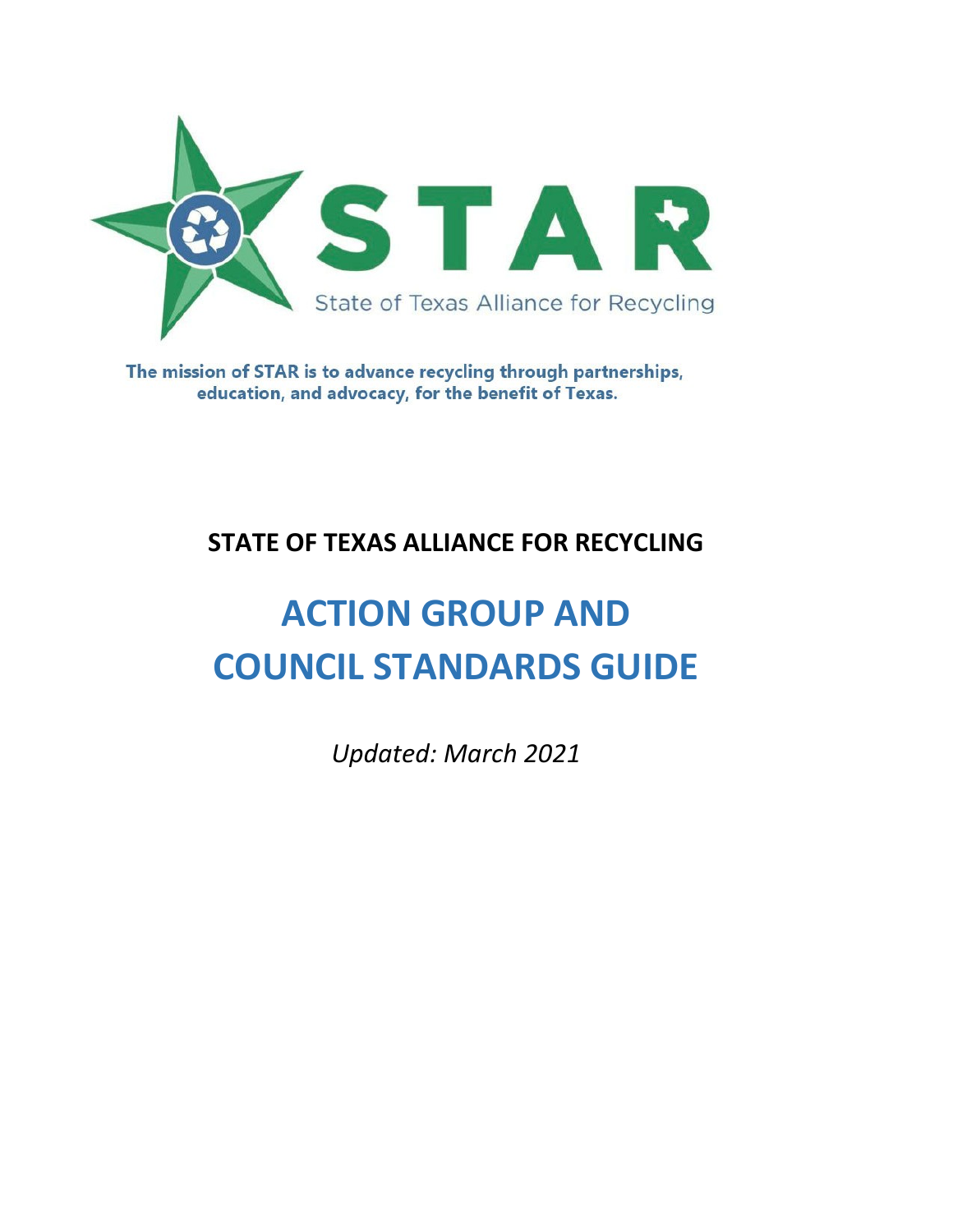# Table of Contents

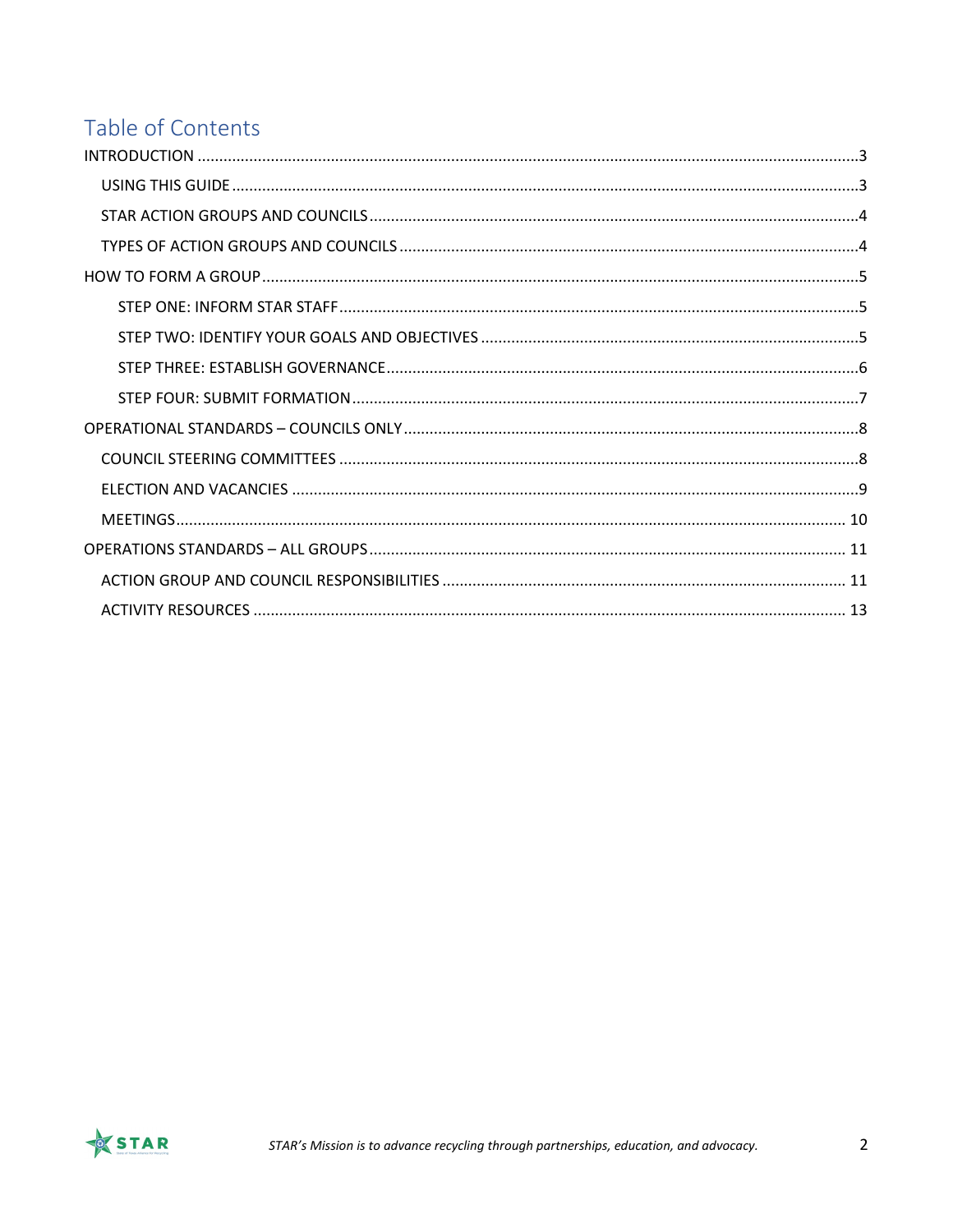# <span id="page-2-0"></span>INTRODUCTION

#### <span id="page-2-1"></span>USING THIS GUIDE

The purpose of this document is to provide clear procedures and policy standards for the development and management of STAR Action Groups and Councils.



#### **COMMON ABBREVIATIONS:**

The following abbreviations are used commonly throughout this document.

- STAR State of Texas Alliance for Recycling
- BOD STAR's Board of Directors
- ED STAR's Executive Director
- SC Steering Committee

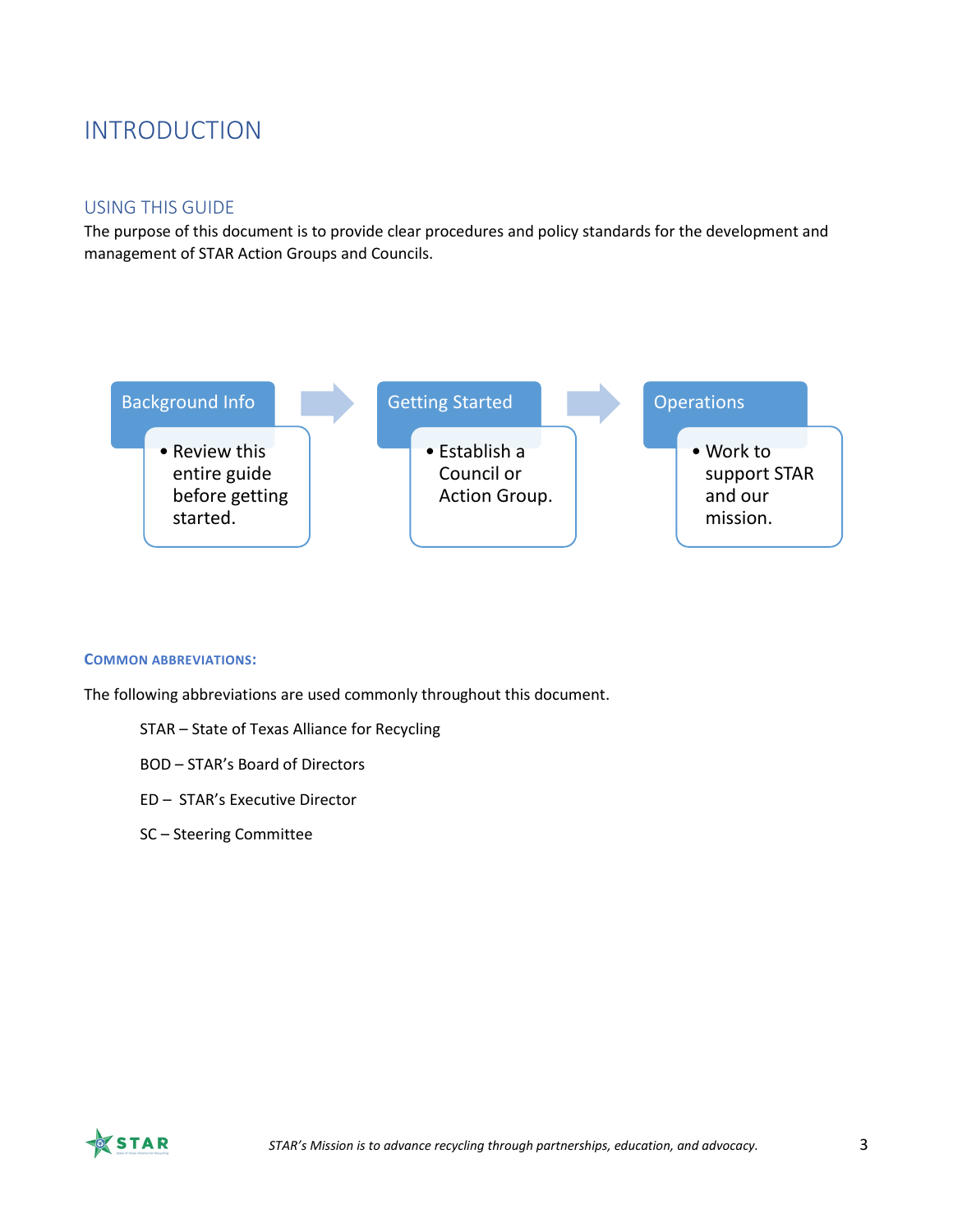## <span id="page-3-0"></span>STAR ACTION GROUPS AND COUNCILS

STAR's mission is to advance recycling through partnerships, education, and advocacy for the benefit of Texas.

STAR has two types of working member groups to address industry‐related needs, regional and topical interests and the current issues of its members who share common concerns and unique recycling experiences.

# Action Groups

- more informal
- less oversight
- limited functionality

**Councils** 

- have elected positions
- require BOD approval to form
- more functionality

Comprised of STAR members, Action Groups and Councils further the mission of STAR by facilitating the exchange of information among STAR members; serving as a technical resource for policy and infrastructure development; and building membership and fostering leadership for STAR. This is accomplished by:

- Sharing information and experience of common interest to group members;
- Providing input on policies and procedures;
- Networking (representation and participation) with other groups and committees and other affiliated organizations;
- Sharing and promoting STAR and member content;
- Offering training and education services to participants; and
- Establishing best practices and helping set the pace for the industry.

# <span id="page-3-1"></span>TYPES OF ACTION GROUPS AND COUNCILS

STAR Action Groups and Councils are organized into two types:

### Regional

- area -specific
- cover large geographical areas with loose boundaries

# Topical

- subject specific
- focus on a certain interest or category of recycling

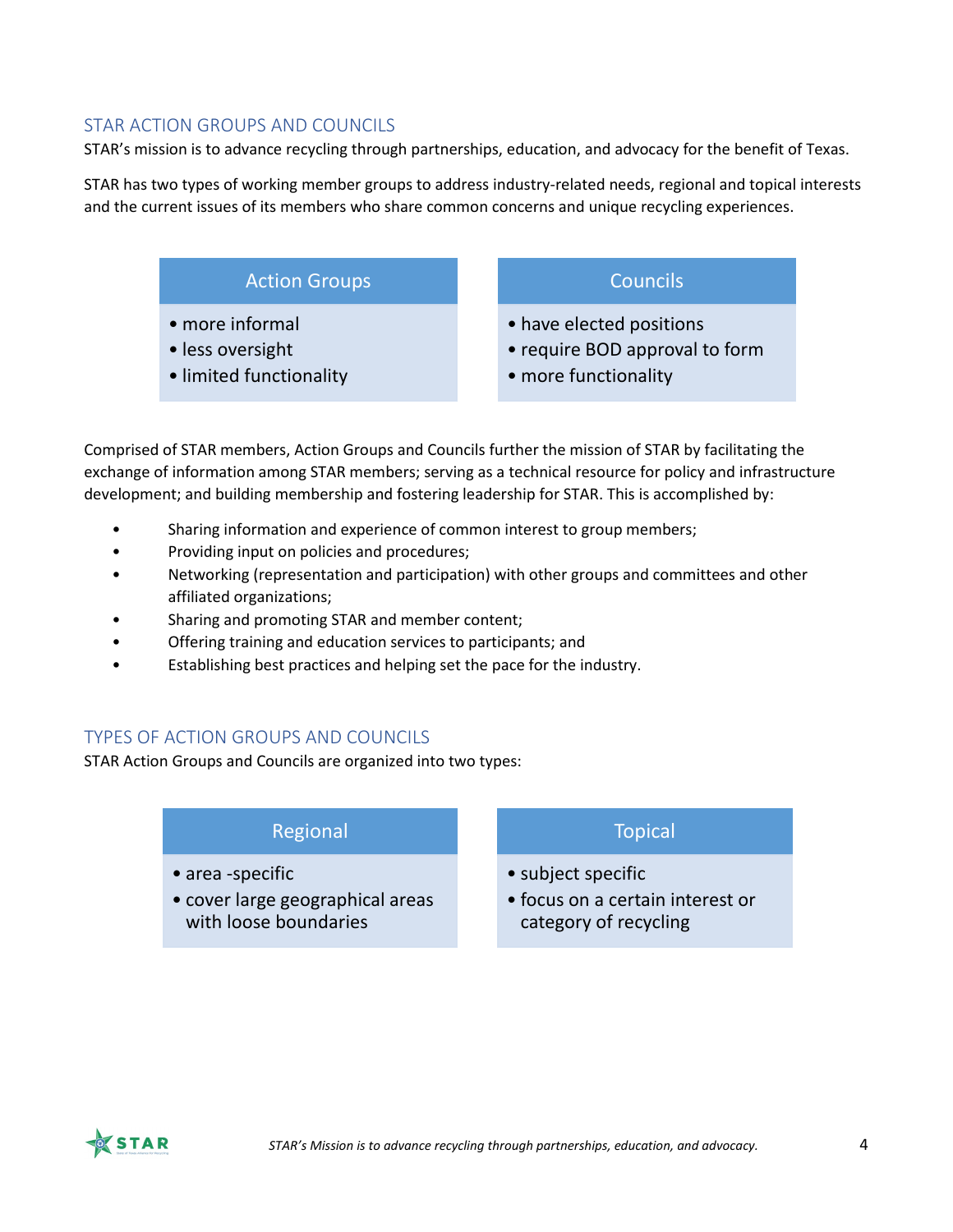# <span id="page-4-0"></span>HOW TO FORM A GROUP

Groups may be formed in the following ways:

- 1. By STAR Leadership– The Executive Director and/or the Board of Directors identify a need for an action group or a council and identify initial leadership to start the group.
- 2. By STAR Members Passionate members of STAR work with STAR to start or reform an inactive Council.

#### <span id="page-4-1"></span>STEP ONE: INFORM STAR STAFF

Contact STAR Staff if you are interested in forming an Action Group or Council. Staff can help you connect with other members in your area who may be interested in assisting in council formation or in participating once your Council is formed.

#### <span id="page-4-2"></span>STEP TWO: IDENTIFY YOUR GOALS AND OBJECTIVES

The goal of Action Groups and Councils is to support the STAR mission through a variety of means. This support can include conducting the following activities, among others:

- Developing and conducting educational and networking events for diverse recycling and sustainability professionals;
- Research and promotion of specific recycling initiatives;
- Collaborating with other STAR councils across Texas; and
- Increasing STAR membership and local participation in STAR.

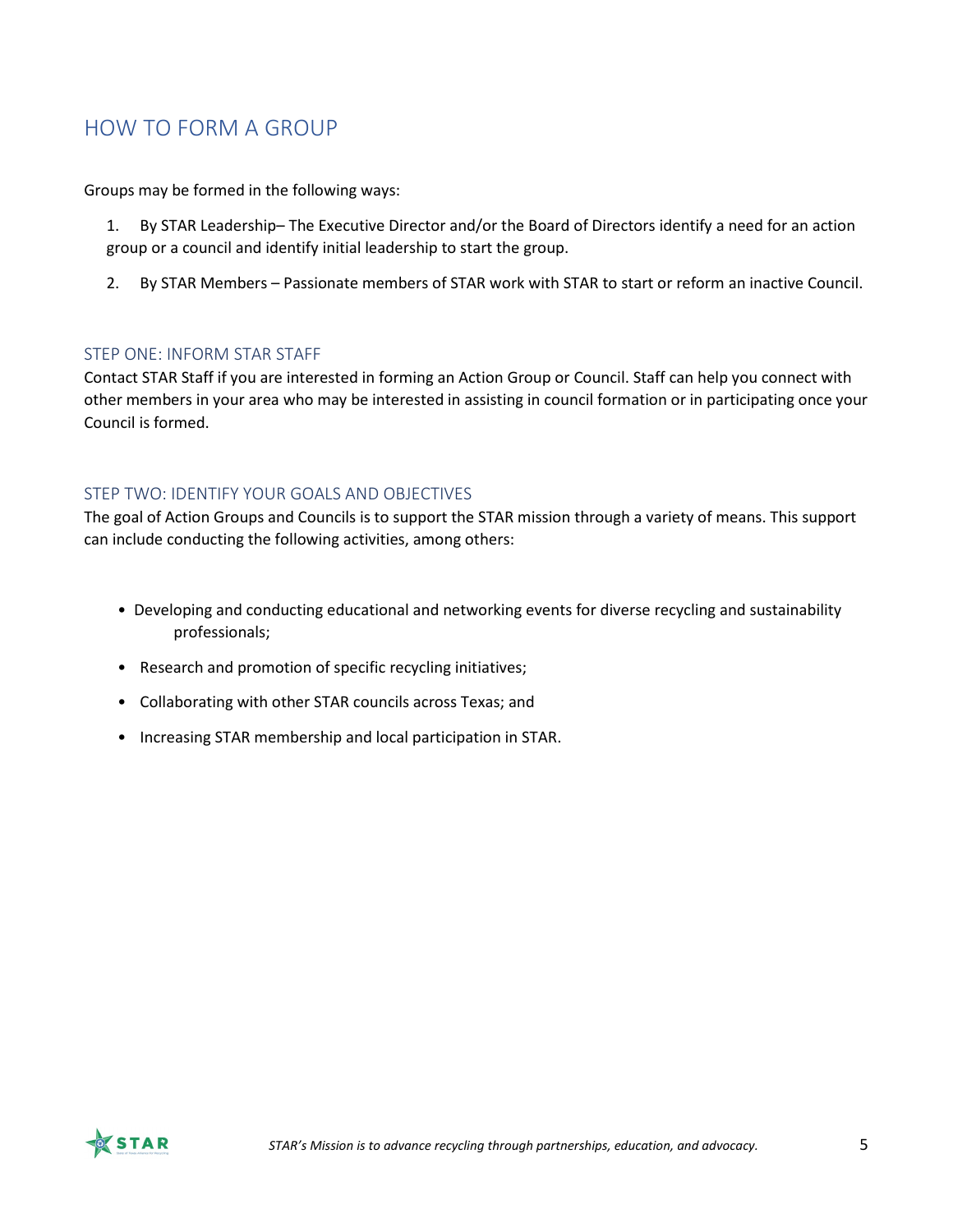### <span id="page-5-0"></span>STEP THREE: ESTABLISH GOVERNANCE

#### **TO FORM AN ACTION GROUP:**

A STAR member in good standing must volunteer to serve as Chair of the Action Group for the duration of the group, including setting regular meetings, keeping meeting agendas and informal minutes, securing speakers, and otherwise oversee the success of all group activities.

#### **TO FORM A STAR COUNCIL, APPLICANTS MUST:**

- 1. Have a minimum of ten (10) STAR members in good standing who are committed to the group.
- 2. Select a Steering Committee of 3-10 members prior to seeking final approval to form Council from STAR BOD.
	- a. A Steering Committee must have at least three Officers: Chair, Vice Chair, and Secretary.
	- b. A fourth Officer position (Treasurer) and up to seven (7) at-large positions are optional.

The formational (first-ever) Steering Committee members and Officers of a Council may be self-designated STAR members in good standing who are willing to commit for a two-year term. Roles may be designated according to interest and abilities.

After formation, Steering Committees must adhere to the procedures outlined in this guide for electing, removing and replacing Steering Committee members and Officers.

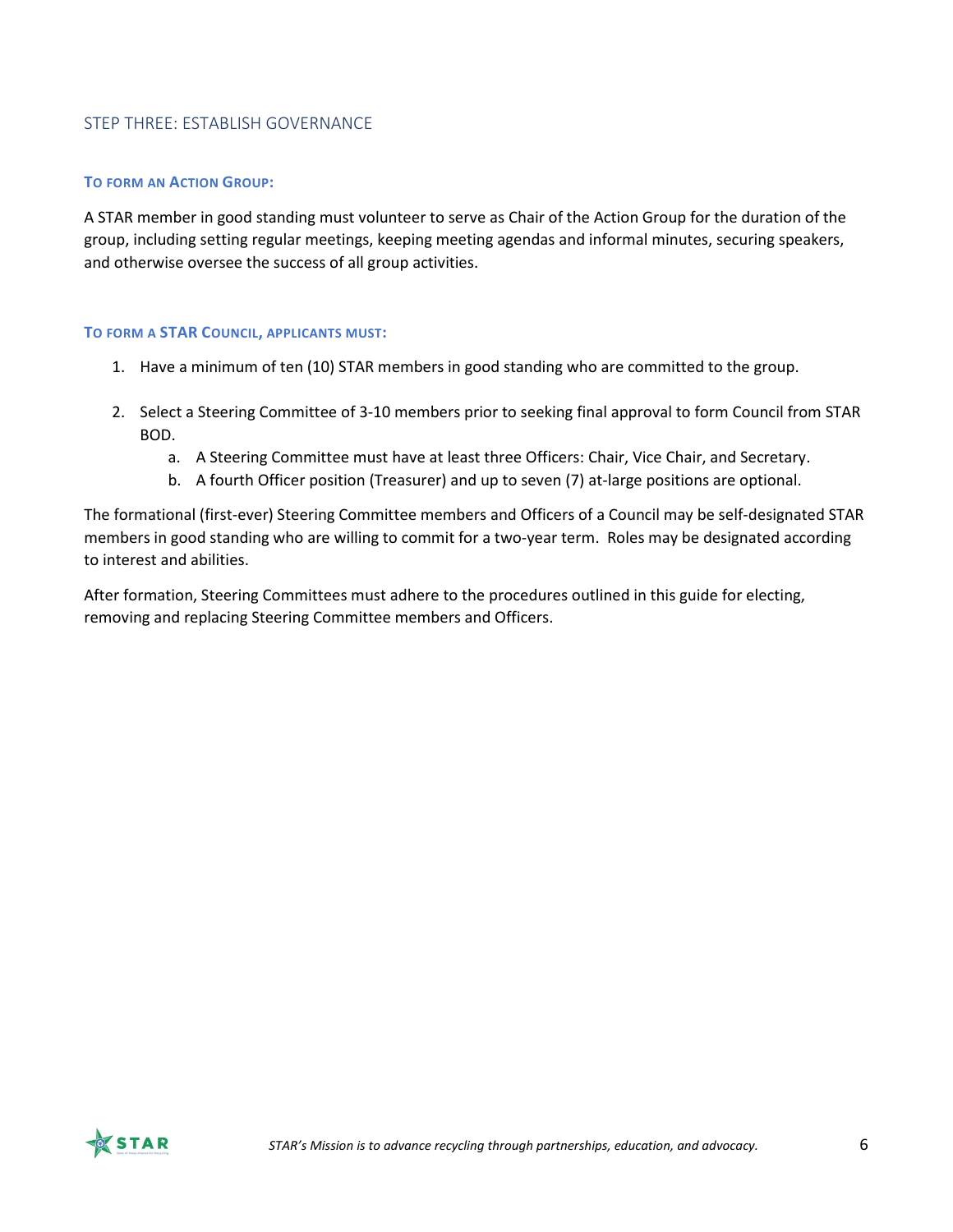#### <span id="page-6-0"></span>STEP FOUR: SUBMIT FORMATION

Once the groups goals and objectives have been agreed upon and the Governance formed, contact STAR Staff and submit the following information:

- 1. Regional area or topic to be addressed by your Council
- 2. Governance members and contact information
- 3. Initial goals and objectives for first year of operation (Action Groups may have shorter terms)
- 4. Planned meeting schedule for first year of operation (Action Groups may have shorter terms)

#### **FOR ACTION GROUPS:**

STAR Staff will respond and assist you in establishing your group.

#### **FOR COUNCILS:**

STAR staff will forward this information to the STAR BOD for consideration of official recognition.

The application will be reviewed at the next monthly conference call and STAR Staff will inform you of their decision soon after the meeting.

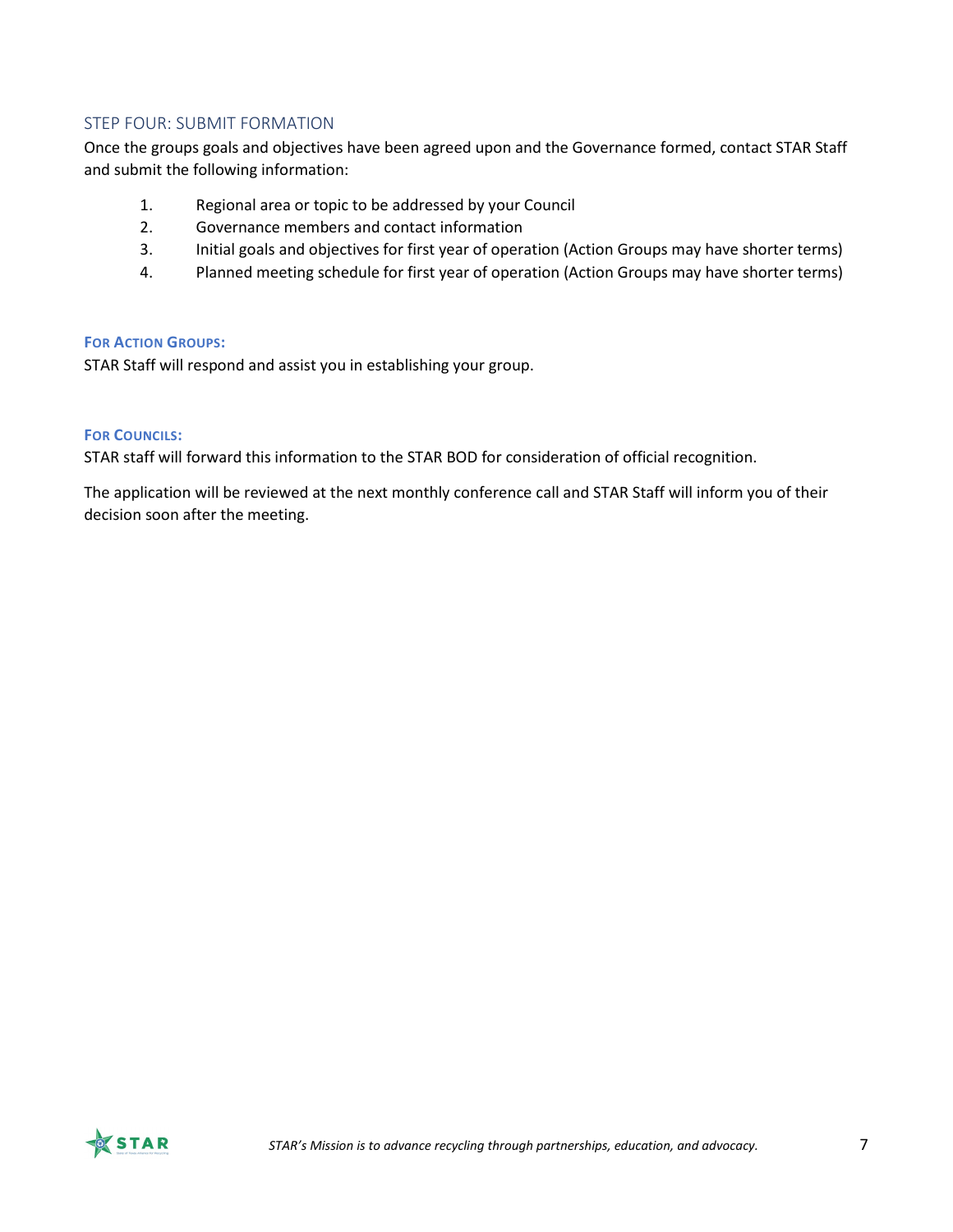# <span id="page-7-0"></span>OPERATIONAL STANDARDS – COUNCILS ONLY

### <span id="page-7-1"></span>COUNCIL STEERING COMMITTEES

Steering Committees are elected by all eligible members of the Council's general membership. Only STAR members in good standing are eligible to vote.

The Committee should consist of at least three (3) Officers and no more than ten (10) total individuals. Only STAR members in good standing are eligible to serve on the Committee. Individuals who are not members of STAR may attend Council meetings, but they are not eligible to vote or direct Council activities.

#### **TERM LIMITS:**

Committee members will serve until the expiration of their term which is two (2) years and thereafter, if willing, until their successors are chosen and seated.

Committee members may not serve over six (6) years of service without a one (1) year break. Members will resign their position in the event they cannot uphold member responsibilities.

#### **OFFICERS:**

Officers are dedicated volunteer members of the Steering Committee, elected annually from within during the first meeting after elections by a quorum of the Steering Committee members.

At a minimum, a Steering Committee must maintain a Chair, Vice‐Chair/Co-chair, and Secretary to lead the group forward through meetings and events. A fourth Officer position of Treasurer is also recommended to manage the budget process. All remaining positions shall be considered At-Large but may have specific duties as determined by the Committee.

- 1. **Chair.** The Chair of the Steering Committee will preside at all meetings of the Committee, except as the Committee Members will otherwise determine, and will have such other powers and duties as may be determined by them. It will be the Chair's duty and he or she will have the power to see that all orders and resolutions of the Committee are carried into effect.
- 2. **Co-chair or Vice chair.** In the absence or disability of the Chair, his or her powers and duties will be performed by the Co-chair or Vice Chair. The Co-chair will have such other powers and perform such other duties as the Committee will from time to time designate. Service in the position of Co‐chair or Vice Chair is deemed preparatory to service as Chair, and in accepting the position of Co‐chair, an individual agrees to serve as Chair if so elected at the next election.
- 3. **Secretary.** The Secretary will record, in documents kept for the purpose, all votes and proceedings of the Committee at its meetings and make them available to STAR.
- 4. **Finance Officer or Treasurer.** The Finance Officer will manage all accounting and submit any budget requests to STAR.

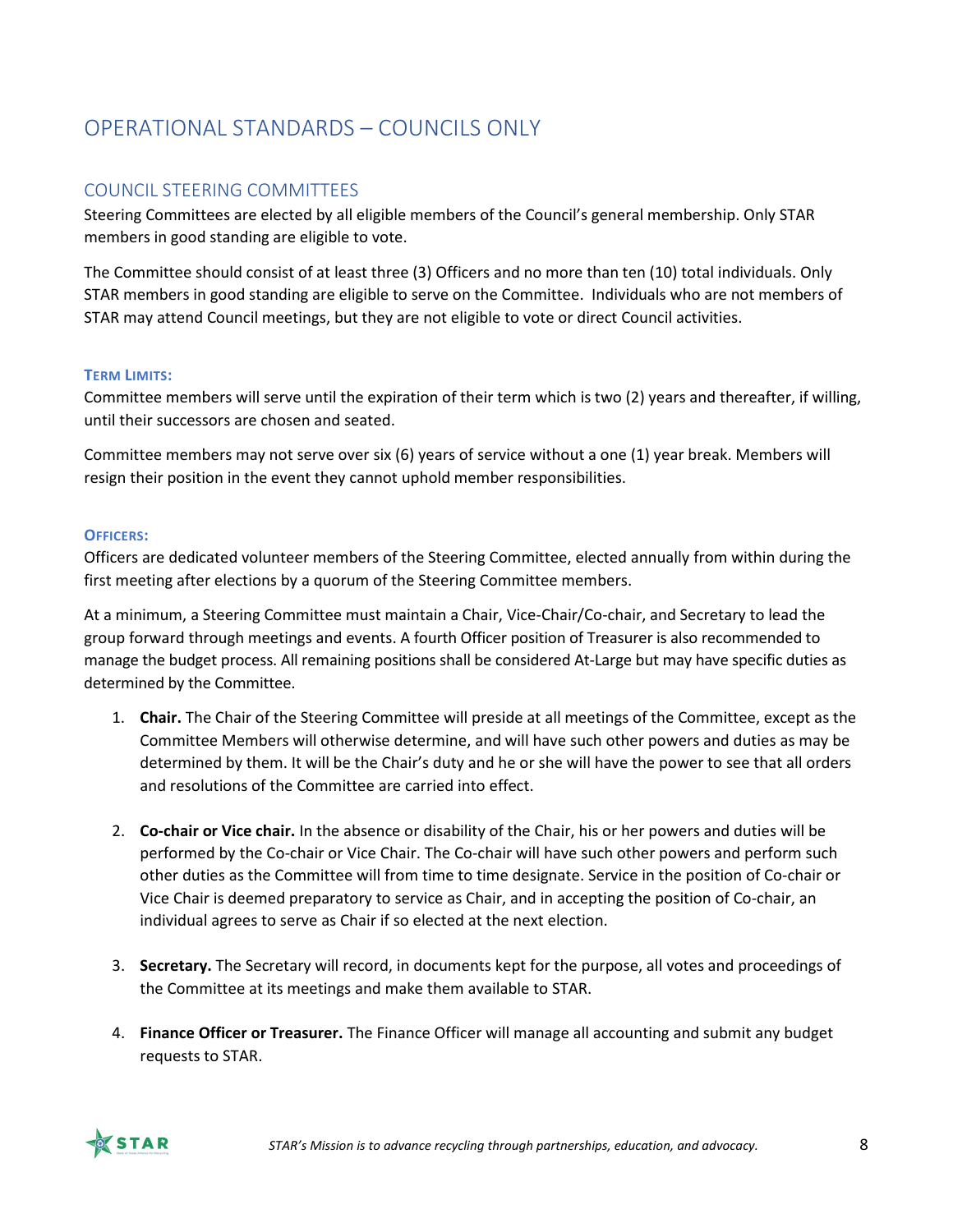#### **ALL STEERING COMMITTEE MEMBERS:**

Duties of all Steering Committee members include:

- regularly attending Council meetings;
- communicating with STAR, each other, and the Council general membership;
- promoting local and statewide events; establishing/running regular meetings; and
- assisting with the Annual Work Plan and overall success of the Council.

#### **ANNUAL WORK PLAN**

Councils must develop annual work plans including an associated fiscal implication and submit to the Executive Director to be included in the annual budget. Not all requests will be approved. Events should be either cost neutral or revenue generating. STAR staff will send Council Chairs/Co-chairs reminders for these annual plans. Work plans and budgets will be reviewed and approved by the STAR Board of Directors.

#### **CONFLICT OF INTEREST:**

Committee members will excuse themselves from discussions and votes when the matter at hand affects the individual personally or professionally and could result in financial or other valuable benefit to the individual.

### <span id="page-8-0"></span>ELECTION AND VACANCIES

Steering Committees are elected by all eligible members of the Council's general membership during the Annual Members Meeting. Only STAR members in good standing are eligible to vote. Councils should help ensure that all eligible Council members are provided the opportunity to vote.

Officers are dedicated volunteer members of the Steering Committee, elected from within the Steering Committee during the first meeting after elections by a quorum of the Steering Committee members.

Any vacancy in any existing Officer or Steering Committee position may be filled during any meeting by a quorum of the Steering Committee members. Such successor in office will hold office for the unexpired term of the predecessor.

#### **RESIGNATION:**

Any Committee Member may resign by delivering their written resignation to the Chair or other Officer of the Steering Committee.

#### **REMOVAL:**

The Committee may remove any Officer appointed by the Committee with or without cause by a vote of a majority of the entire number of Committee members then in office.

Any Committee member who has not resigned, but who has been absent for more than 4 consecutive meetings, has violated the policies outlines in this Guide, or is otherwise unable to fulfill their responsibilities as a

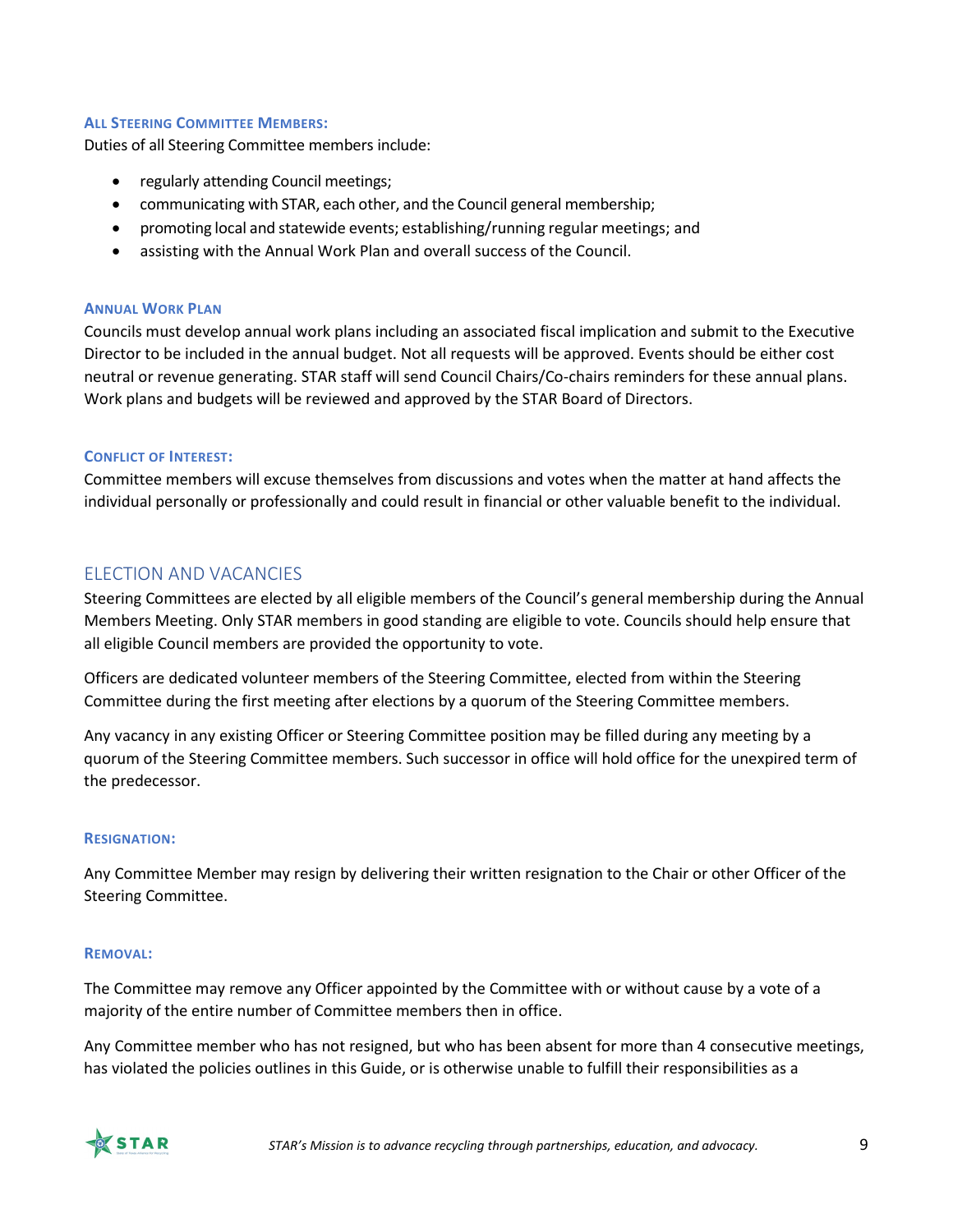Committee member, may be removed by the other Committee members during any meeting.

### <span id="page-9-0"></span>**MEETINGS**

At a minimum, it is recommended that Councils meet monthly, with alternating Steering Committee and general membership meetings. A calendar of meetings should be established on an annual basis in coordination with STAR Staff and periodically adjusted as needed.

All Committee members are to notify the Chair if they are unable to attend any Committee meeting.

#### **SPECIAL MEETINGS:**

Special meetings of the Committee may be called by the Chair or by any three Committee Members and will be held at the place designated in the notice or call thereof.

#### **QUORUM:**

At any meeting of the Committee, a majority of Steering Committee members then in office will constitute a quorum for the transaction of business. At any meeting at which a quorum is present, the vote of a majority of those present will decide any matter regarding the Committee.

#### **MEETING FORMAT:**

Meetings may use any format to ensure the greatest number of members are able to attend.

Contact STAR Staff for additional meeting support.

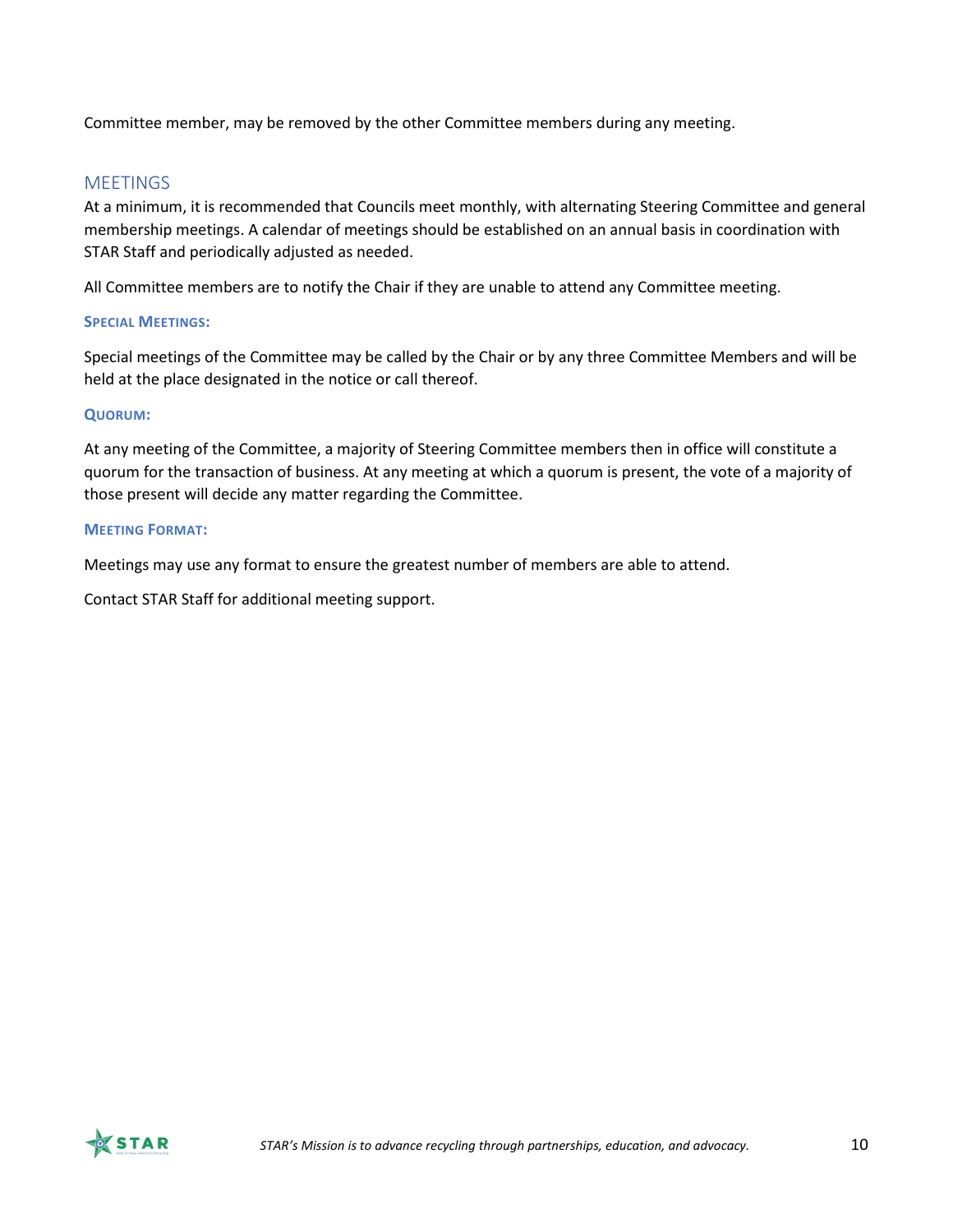# <span id="page-10-0"></span>OPERATIONS STANDARDS – ALL GROUPS

# <span id="page-10-1"></span>ACTION GROUP AND COUNCIL RESPONSIBILITIES

Each Action Group and Council is responsible for defining goals and objectives in support of STAR's mission. Each group will be relatively self-governing, so there is flexibility and leeway in how your group operates. However, group has the responsibility to implement the following standards in support of the overall STAR mission.

- 1. **An Action Group or Council's purpose and goals will reflect the current goals of STAR.** Each group will establish in writing and periodically review with STAR its primary goals and objectives to ensure they support STAR's overall strategic plan.
- **2. Representatives from groups are encouraged to attend STAR Board of Directors meetings and other Council meetings throughout the year.**
- 3. **Each Action Group and Council Steering Committee will designate at least one liaison(s)** to assist in coordinating Council activities and positions with the STAR Staff, STAR Board of Directors, committees, and other Councils, affiliated organizations. The liaison is typically the Council Chair, but other Steering Committee members may serve as the liaison. The liaison is encouraged to join occasional STAR Board of Director calls to provide updates on your Council's activities.
- 4. **STAR Action Groups and Councils will promote STAR membership to participants.** STAR membership is not a requirement for STAR Council participation at events but is highly encouraged to continue to build the STAR alliance throughout the state.

#### **CONTROLLING FOR CONFLICT OF INTEREST:**

Members may not speak for STAR, the Action Group or the Council unless authorized to do so. If you are askedto speak on behalf of a STAR Council, you must inform the STAR Staff prior to agreeing to the engagement.

Group members will fully support all decisions made by the STAR Staff, the STAR BOD, and the group's governance, and will respect the confidentiality of its meetings.

#### **GROUP MISSION OR VISION STATEMENT:**

STAR groups will collectively work on our mission to advance recycling through partnerships, education, and advocacy for the benefit of Texas. All groups have that same mission.

A group is welcome to create their own vision or mission statement which conveys how the group is specifically working to help advance recycling from within STAR.

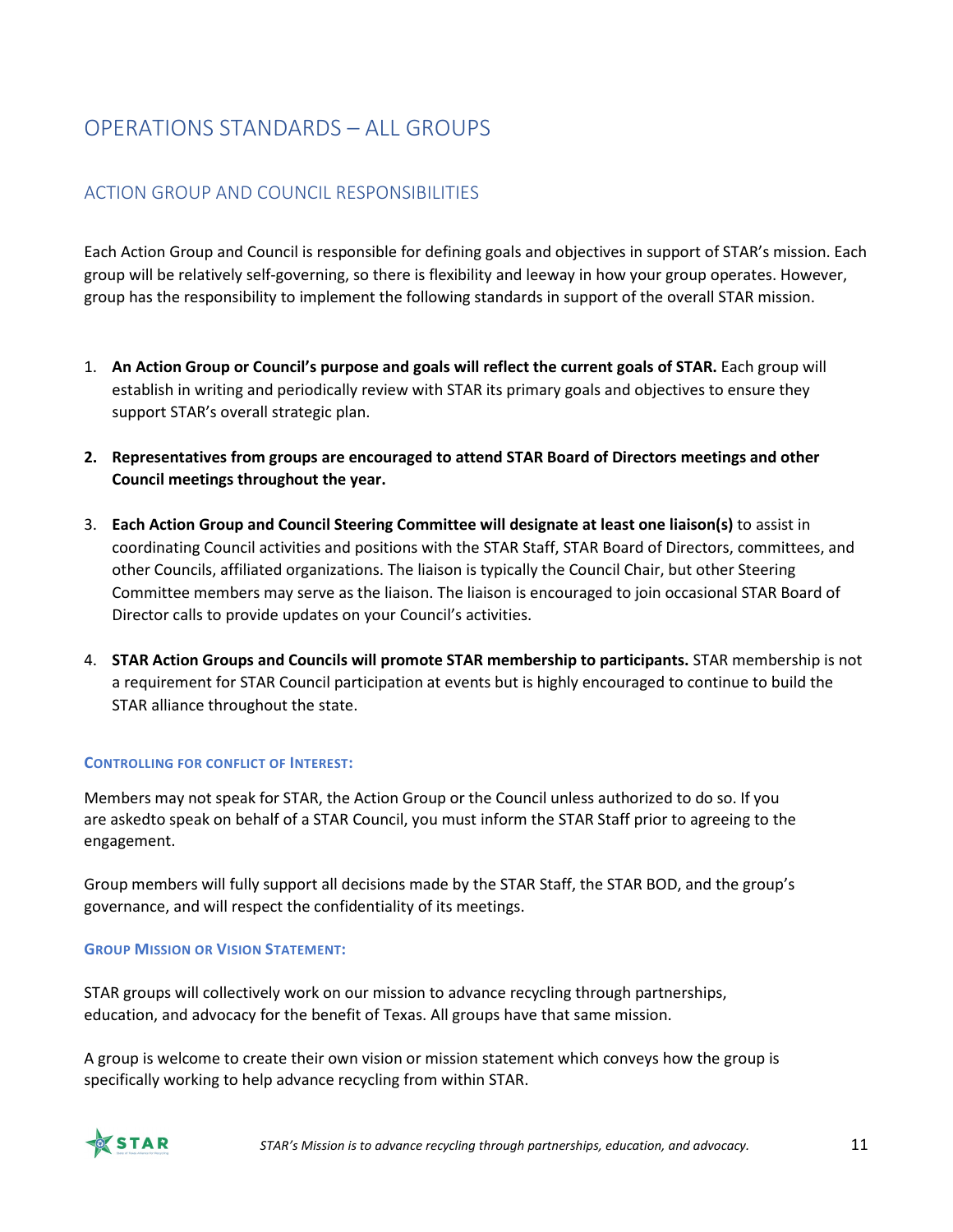#### **GENERAL MEMBERSHIP:**

STAR Membership is not a prerequisite to participate in regular Council or Action Group activities such as meetings. Councils and Action Groups may set additional membership requirements such as region, industry, or focus as needed.

Councils are encouraged to help grow membership as membership dues help fund Council and STAR's mission.

#### **FINANCES:**

All group expenses must be submitted as a written request to STAR Staff and approved in advance.

#### **DISSOLUTION AND/OR INACTIVITY:**

In the event a group no longer operates in a manner consistent with STAR's mission or priorities, STAR's ED and BOD may act to dissolve it. Groups will be afforded written notice of inconsistencies and allowed an opportunity to address the dissolution recommendation with the STAR Board of Directors before further action is taken.

If a Group's leadership becomes inactive for six months, the ED and Board of Directors will work to determine whether activities can be expected to resume within a desired timeframe. If leadership is not able to sustain Council functions, the STAR Board of Directors may act to officially deactivate a Council or Action Group.

#### **SOCIAL MEDIA AND COMMUNICATION STANDARDS:**

STAR staff must be notified when you want to announce or publicize:

- Public meetings
- Educational activities/events
- Announce achievements and awards
- Share recycling information and updates

All communications that are developed and/or disseminated by a group must be approved by STAR Staff, including but not limited to the development of a social media account, graphics, videos, and newsletters.